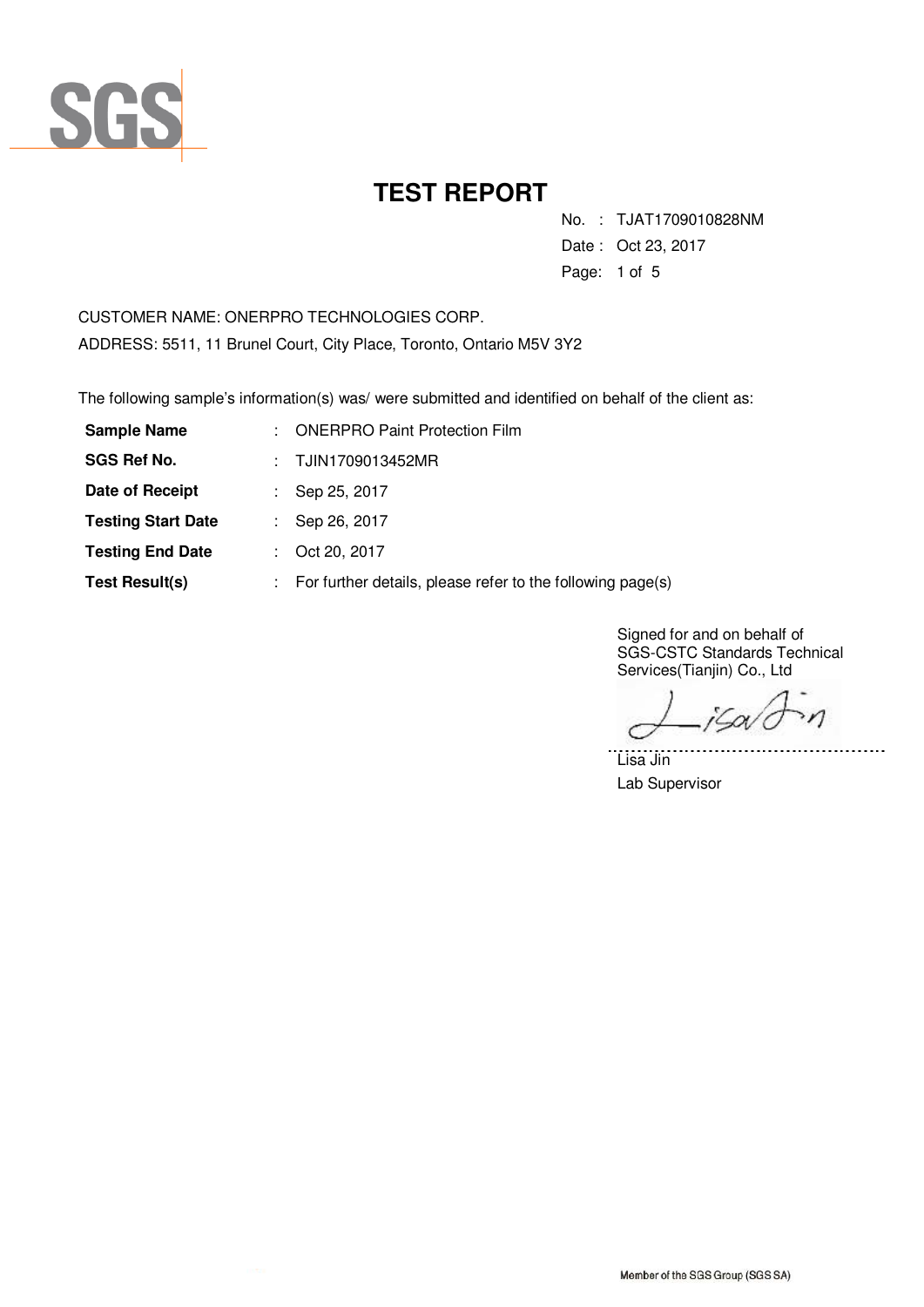

No. : TJAT1709010828NM

Date : Oct 23, 2017

Page: 2 of 5

#### **Report Declaration:**

The test samples were provided and confirmed by the customer in this report, the results contained in this test report do not relate to other samples of the same product. The manufacturer should ensure that all products manufactured are in conformity with the product sample in this report.

#### **Manufacture Declaration or Comment:**

None

#### **Summary of Result(s):**

| No. | <b>Test Item</b>                       | <b>Test Method</b> | <b>Conclusion</b> |
|-----|----------------------------------------|--------------------|-------------------|
|     | Water Resistance (Immersion<br>Method) | Provided by client | Pass              |

Pass: Meet the requirements Fail: Does not meet the requirements N/A: Not apply to the judgment **Note:**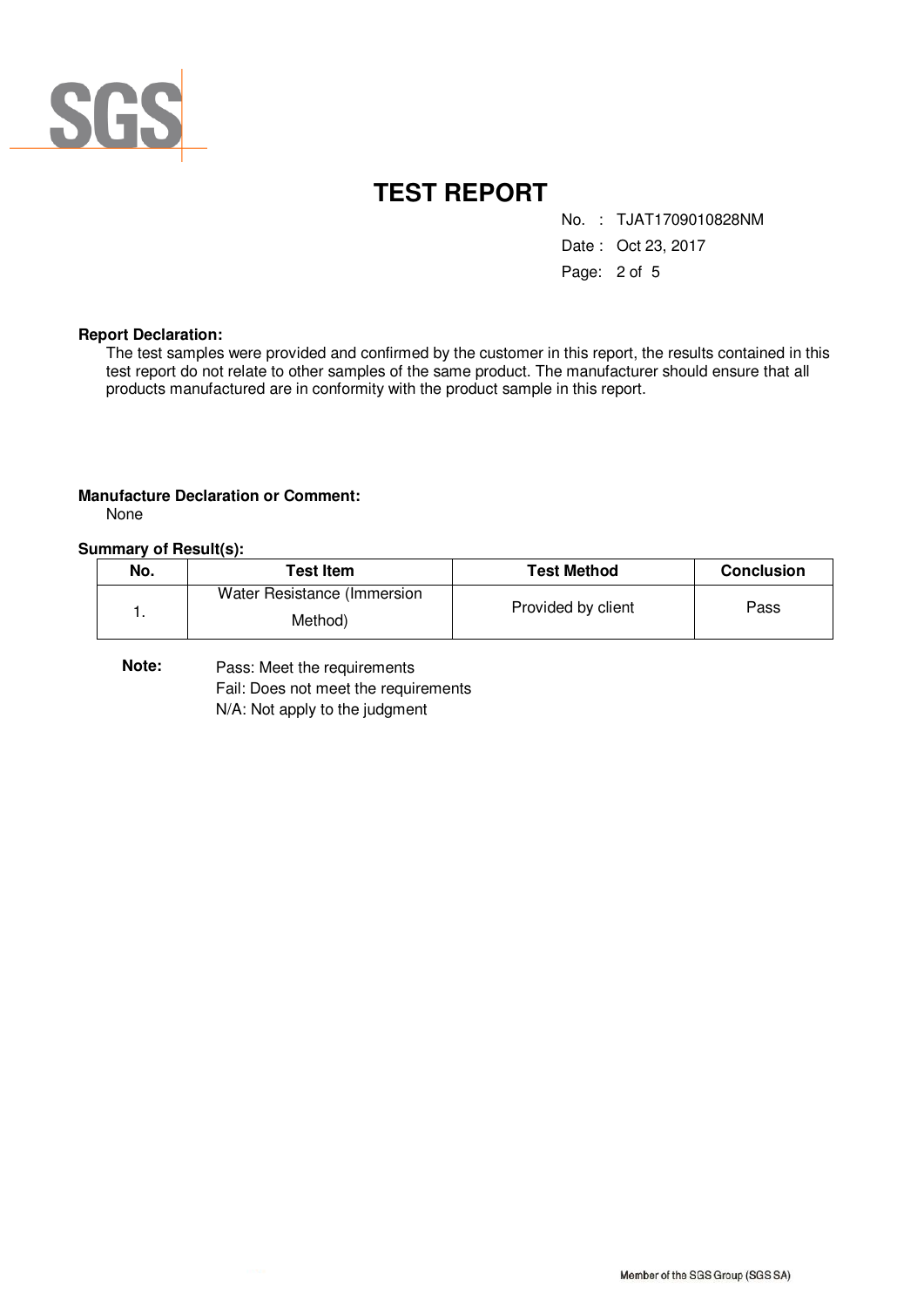

No. : TJAT1709010828NM

- Date : Oct 23, 2017
- Page: 3 of 5

Original Sample Photo:

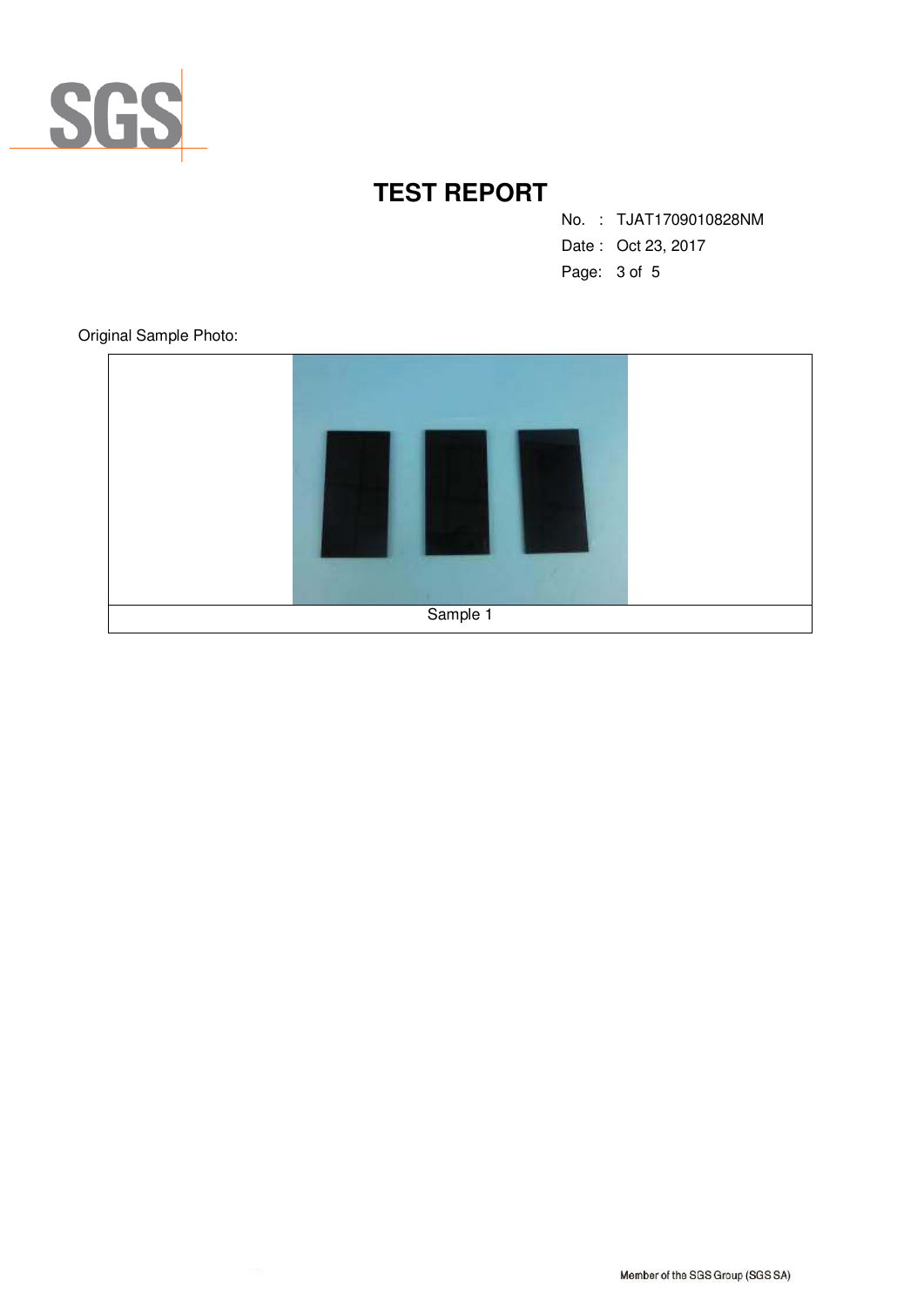

- No. : TJAT1709010828NM
- Date : Oct 23, 2017
- Page: 4 of 5

1. Test Item: Water Resistance (Immersion Method)

Test Method: Provided by client

Test Condition:

Water temperature: 40°C

Duration of the test: 400h

### Test Result:

| Sample | Test Result                              | Requirement                        | Conclusion |
|--------|------------------------------------------|------------------------------------|------------|
|        | Paint protection film has no             | Paint protection film has no       |            |
|        | detrimental effect.                      | detrimental effect.                | Pass       |
|        | After ripped off the protect film, paint | After ripped off the protect film, |            |
|        | has no detrimental effect.               | paint has no detrimental effect.   |            |

#### Test Photo: